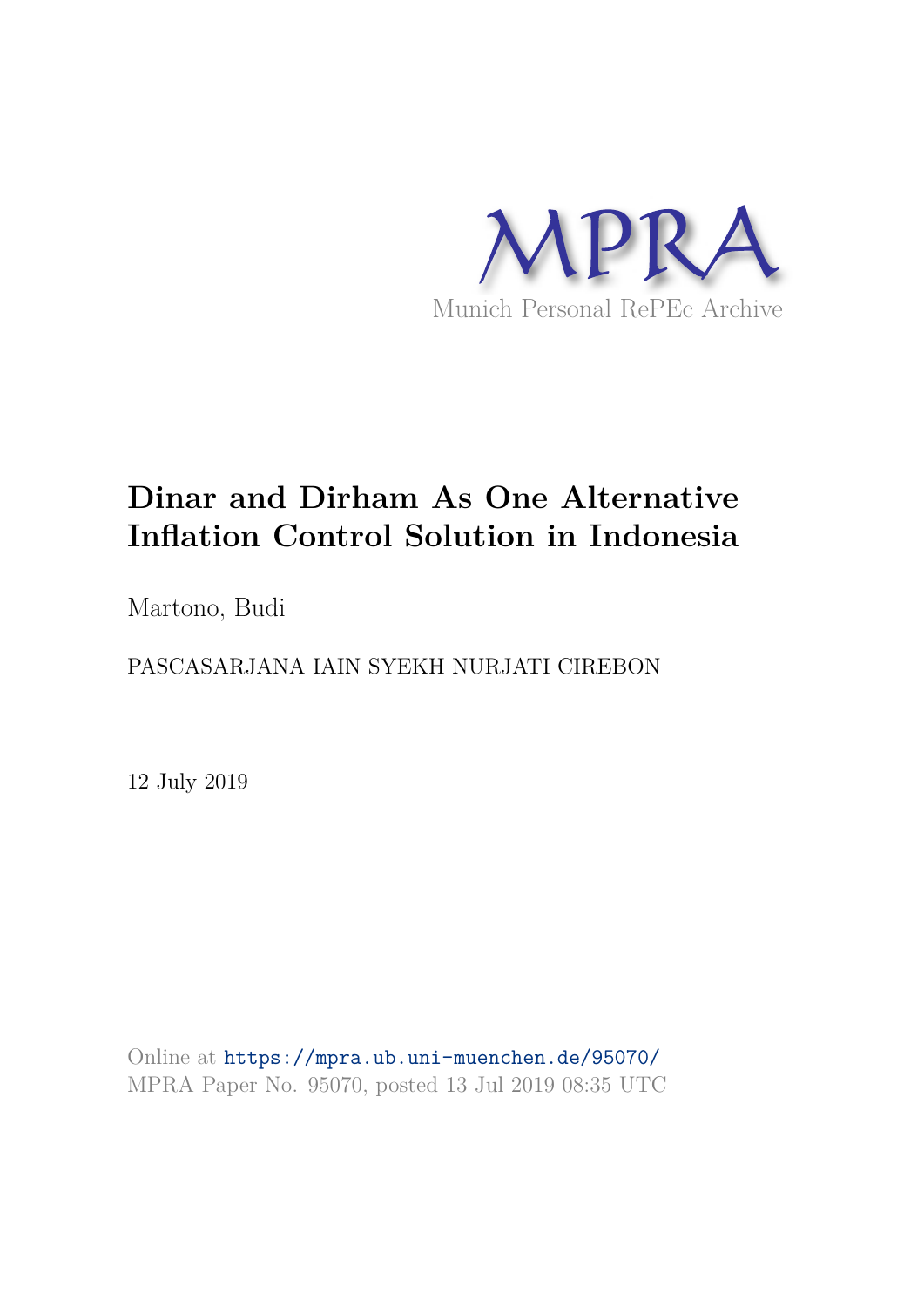# **Dinar and Dirham As One Alternative Inflation Control Solution in Indonesia Budi Martono Magister of Islamic Economic IAIN Syekh Nurjati Cirebon**

**E-mail: [dadotmartono2108@gmail.com;](mailto:dadotmartono2108@gmail.com) Website:<https://mpra.ub.uni-muenchen.de/id/user/72348>**

#### **Abstract**

The phenomenon of soaring inflation and the depreciation of a country's currency has become a factual discussion on several discussions of economic disciplines. In the context of the rupiah exchange rate, an empirical fact explains that in some periods, the currency of the Republic of Indonesia, the rupiah, continued to weaken against the currencies that became references such as USD and Euro. It becomes interesting when you notice that some countries have the same profile as Indonesia, a currency issue becomes a global issue. Especially when we notice that the weakening of a country's currency will correlate in line with the soaring increase in inflation in a country.

The economic growth of a country is influenced by several factors including the positive trade balance, significant GDP growth, and in some areas, a stable currency. It is common knowledge, that Indonesia as a country that has a high dependence on imports, always faces endless conditions when its import payments must be made using the dollar or euro. The amount issued by IDR to buy 1 USD is now almost reaching Rp. 15,000. Inevitably, the country's foreign exchange reserves as a barometer of a nation's economic strength when facing a crisis become a challenge. The need for a very high USD currency from large corporations and profit-seeking individuals from currency buying and selling transactions, adding to the burden of the IDR became even more severe which in turn also affected the soaring inflation.

Islamic economists have long learned that there was a practice carried out in ancient Roman and Persian times, which was later adopted by Muslims since the time of the Prophet Muhammad became Caliph and continued by his noble companions, namely the use of Dinar and Dirham currencies as legal state currency. It has become a common understanding, that the Dinar made of gold and dirham made of silver has real and intrinsic value that has reliability in resisting the surge in inflation given the increasing value of gold and silver commodities.

Some countries with quite large Muslims such as Malaysia in Asia and Turkey in Europe, are among the countries that are quite incentive to convey ideas and ideas to move to the Dinar and Dirham currencies. Reluctance to always depend on the economy of other countries and the desire to be able to create a stable currency and to suppress a surge in uncontrolled inflation has made the above countries increasingly challenged to immediately set Dinar and Dirham as a substitute for the current currency.

However, the motivation to establish Dinar and Dirham as a new currency must still be comprehensively explored whether it will have a positive impact, especially related to the ability of Dinar and Dirham to control the rate of inflation surge in a country. A study of systemic impacts also needs to be carried out which is likely to arise related to the process of transferring this currency. Respond provided by business people, their relevance to the state debt structure, market readiness in accepting new currencies and their impact on the rate of growth of the country should be anticipated. Indonesia as a developing country that is geographically and culturally similar to Malaysia also needs to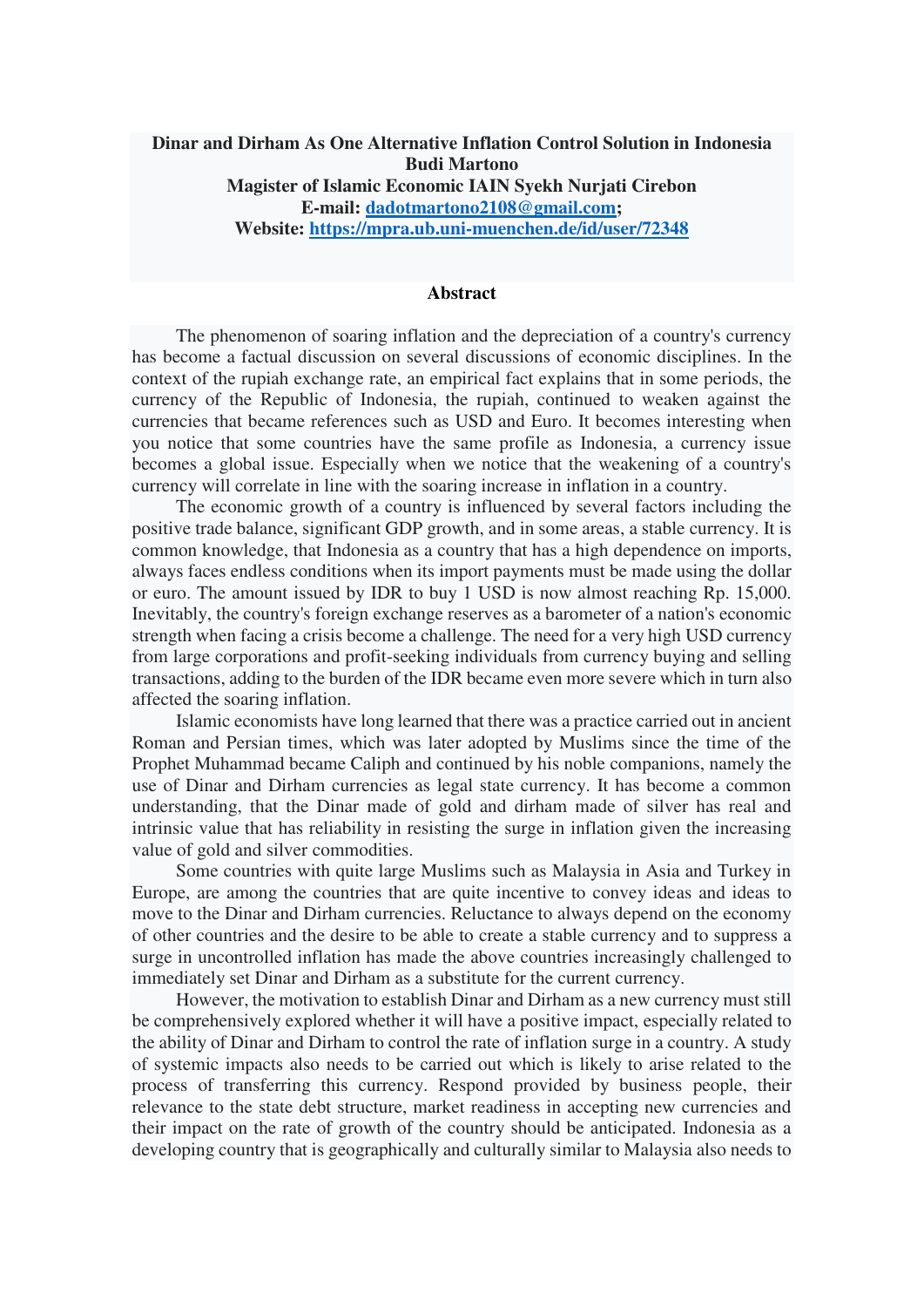consider the idea of using Dinars and Dirhams as a rupiah currency. The Indonesian economy which is currently deteriorating with economic growth in the range of 5.2%, a deficit, and a depreciating trade balance is considered very necessary to consider the Dinar and Dirham to replace the rupiah.

**Keyword:** Dinar and Dirham, Alternative, Inflation Control Solution. **JELL Classification: B22, B26,E42** 

## **DISCUSSION**

One of the most feared economic problems in Indonesia is inflation. Inflation is the process of declining currency values that are closely related to high commodity prices. Inflation is also interpreted as the increasing number of circulating currencies which are considered as the cause of rising prices. Indonesia had experienced hyperinflation during the Old Order government. It was recorded at that time that inflation had soared to reach 650% per year!

Hyperinflation during the old order occurred due to the uncontrolled circulation of more than one currency. At that time the Indonesian government temporarily declared three currencies in force in the Republic of Indonesia, namely the De Javashe Bank currency, then NICA and new banknotes, namely ORI (Oeang Republik Indonesia).

Besides, the poor condition of the national banking sector and a large amount of Indonesia's dependence on foreign capital, such as loans and imports, all made Indonesia hit by a major economic crisis that began with the crisis of the Rupiah against the US Dollar in mid-1997.

Inflation conditions in Indonesia are increasingly haunting when the country's monetary system is still referring to and oriented towards the US (US dollar). The use of paper money also contributes to the surge in inflation considering paper money has an intrinsic value that is far lower than its nominal value.

While in the Islamic economic system, the monetary concept was implemented since the time of the Prophet until the days of friends had their concept of currency even though the Dinar and Dirham were not genuine products of the Arab nation.

During the Abbasid Dynasty Islam had recorded glory in all sectors, including the economic sector. This achievement certainly does not escape the role of the ruling policy in controlling the monetary system properly. The peak of this dynastic glory occurred during the caliph of Hārūn al-Rashid. Revenues of the Abbasid state were recorded at 4.5 million dinars and 272 million dirhams per year.

The Islamic economy began to experience a decline during the reign of the Caliph hirhir al-Barqūq, one of the rulers of the Mamluk dynasty who stopped the use of Dinars and Dirhams. Instead, the government imposed the use of fulūs (currencies not pure gold or silver). As a result of this policy, inflation occurred at that time. The deterioration in the value of the currency and the increase in the price of goods inevitably and for the first time, high prices in the market began to occur.

The new banknotes system which lasted around 300 years, has proven to cause many disasters in various countries, especially capitalist countries. While the dinar and dirham currencies - which are made of pure gold and silver - which have lasted more than 3000 years in history have never caused a catastrophic monetary crisis, because the real value is the same as the intrinsic value, and this condition will not invite speculators to trade commodity currencies to expect margin trading from the transaction. In this regard,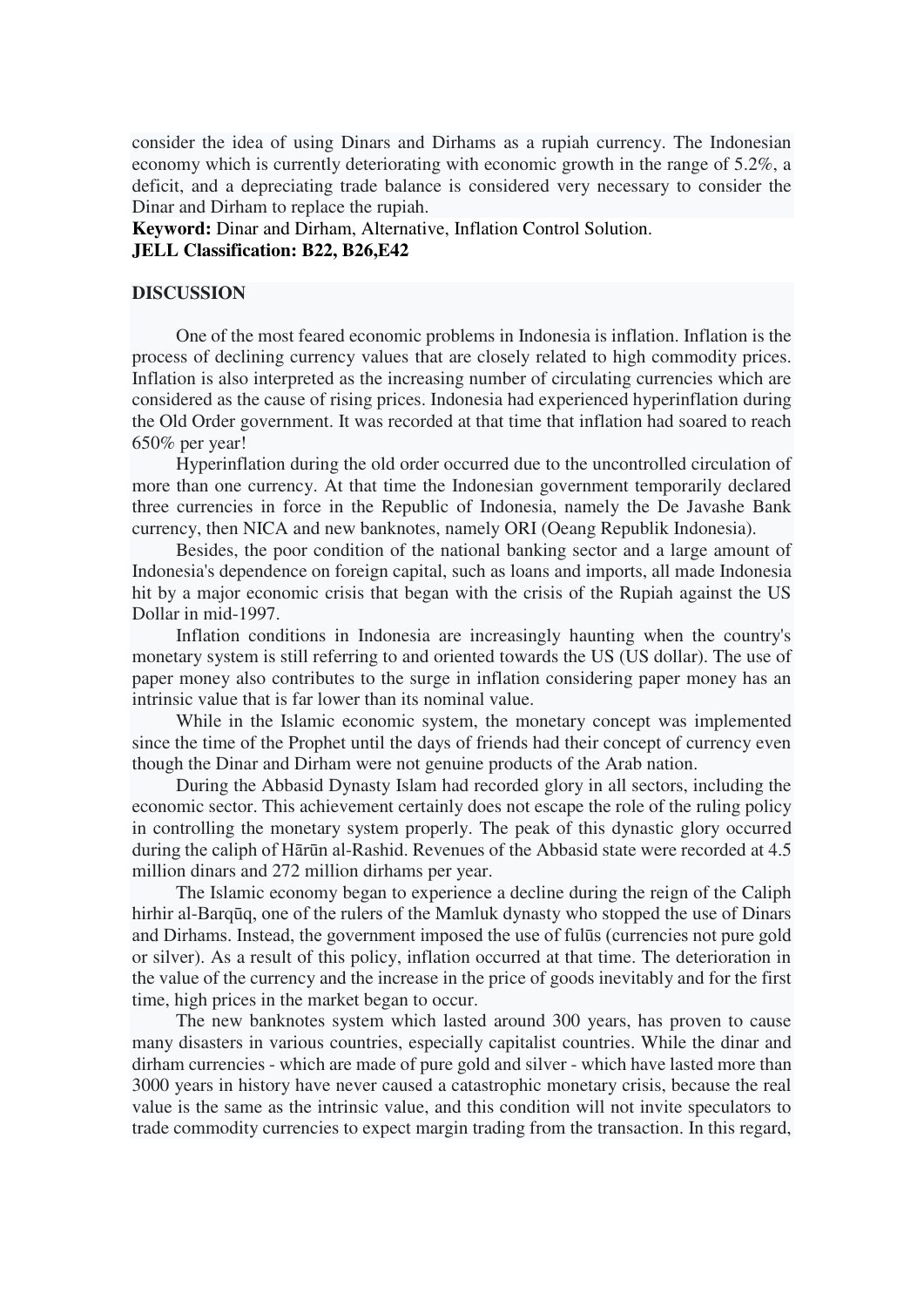the Islamic monetary system explicitly requires a link between money and the real sector and does not allow money to work alone (related to the usury process).

The description of the stability of the Dinar and Dirham can be illustrated by the fixed price of a goat purchased for 1 dinar about 14 centuries ago, which remains for 1 dinar in the present.

أَعْطَاهُ دِينَارًا بَشْنَر*ى بِ*هِ شَاةً ، فَاشْنَزَى ۚ حَمَلَى الله عليه وسلمٍ ۚ حَمْنُ عُرْوَةَ أَنَّ النَّبِيَّ َ َ لَهُ بِهِ شَاتَيْنِ ، فَبَاعَ إِحْدَاهُمَا بِدِينَارٍ وَجَاءَهُ بِدِينَارٍ وَشَاةٍ ، فَدَعَا لَهُ بِالْبَرَكَةِ فِى بَيْعِهِ ، ْ **ِ ِ**  $\frac{1}{2}$ ِوَكَانَ لَوِ اشْتَزَى النَّزَابَ لَزَبِحَ فِيهِ

*From 'Urwah that the Prophet. give him one dinar to buy a goat. Then he bought two goats with one dinar. Then he sold one of the goats for the price of one dinar. So he returned home with a dinar and a goat. The Prophet prayed for his blessing, "If he bought dust, surely he would be lucky."* [H.R. Bukhārī]

At present, the value of one dinar is equivalent to Rp 2,550,000 (as of 2019) and is enough to buy one to two goats of reasonably good quality. On the other hand, the value of money of that size, a few years ago would be enough to buy more than 2 goats. This shows that paper money or money is very susceptible to depreciation and plays a major role in hoisting inflation. This is partly due to the intrinsic value of paper currencies which is much lower than the nominal value.

In the book Iḥyā ''Ulūm al-Dīn, Imam al-Ghazālī points out the important role of dinar and dirham for human life on earth. According to him, the main function of gold and silver is to be used as a currency. Because gold and silver have features that other metals do not have, including gold and silver that are durable, not easily corroded, are rare items, and their value continues to increase over time,

God created gold and silver not to be used as commodity items such as home furniture. Islam forbids and strictly forbids the Ummah to use gold and silver furniture. Rasulullah saw. said:

> ٱلَّذِيْ يَشْرَبُ فِيْ آنِيَةِ الْفِضَّةِ إِنمَّاَ يُجَرْجِرُ فِيْ بَطَّنِهِ نَارَ جَهَنَّمَ َ ْ

"*Whoever drinks from a vessel of gold and silver, it is as if he poured a hell of fire into his stomach."* [HR. Bukhārī]

Instead, God has created iron and aluminum or something like that to be used as material for making home furniture such as glasses and plates. Allah also condemned people who made gold and silver as savings. Allah SWT. said which means:

"*O ye who believe most of the Jewish and Christian pastors eat the property of others by vanity and they obstruct (mankind) from the path of God. And those who keep gold and silver and spend them not in the way of God, then tell them (that they will get a painful punishment). On the day that silver gold was heated in hell, then they burned their foreheads, their stomachs and backs (then said) to them:* "[QS At-Taubah: 34-35]

Based on this verse Imam al-Ghazālī states that the accumulation of gold and silver is a great crime that can cause harm or danger that is evenly distributed in various layers of society.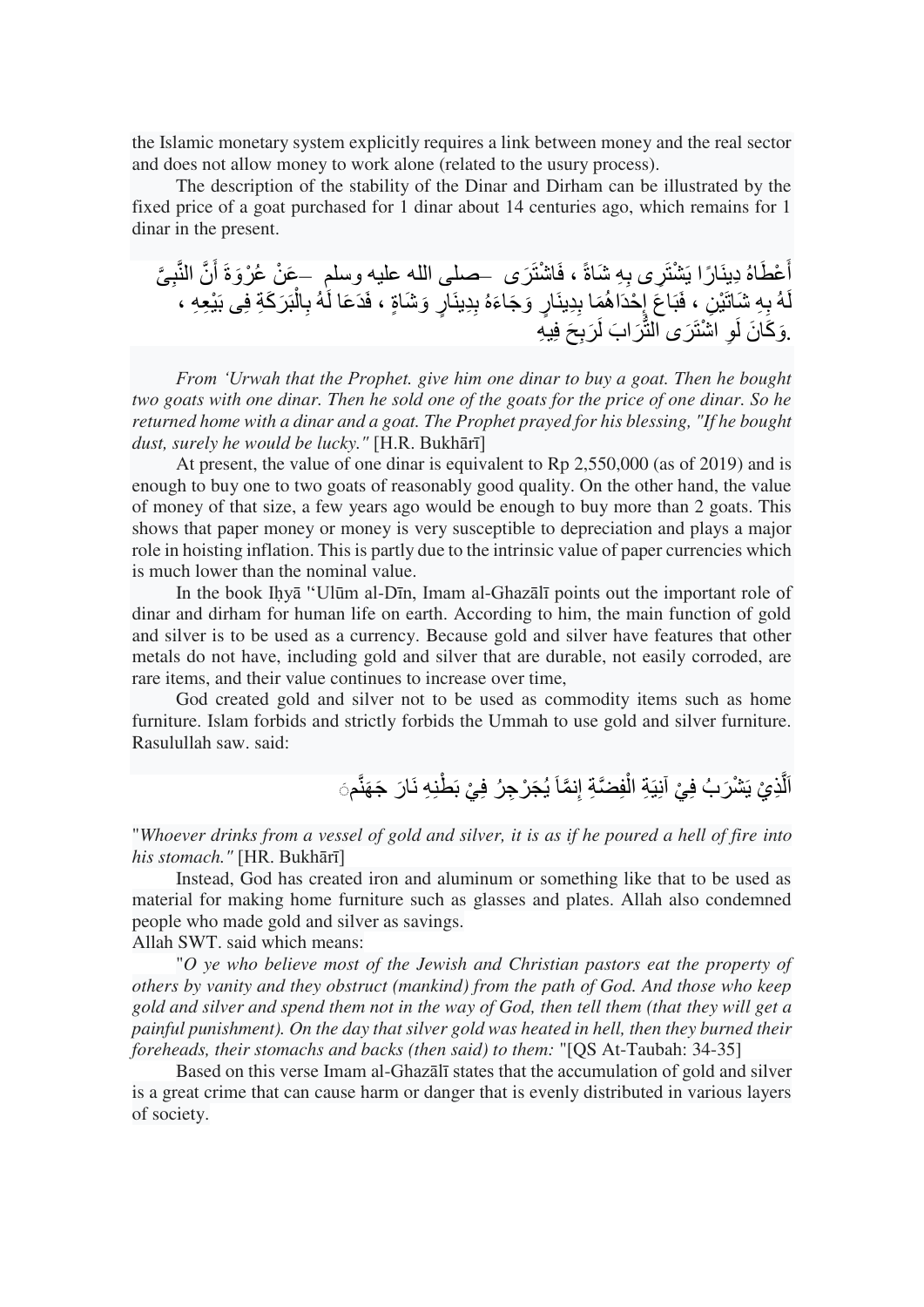According to him this verse also implies that God's sole purpose in creating gold and silver is to be used as a currency. Gold and silver must always be circulating from one hand to another. Currency may not be hoarded and left in one hand.

Whereas in the time of Ibn Taymiyyah, the Mamluk Dynasty experienced economic inequality and instability of the monetary system. This is nothing but the result of the many fulūs circulating and the increasing amount of copper in the currency that replaces the dinars and dirhams.

During the Mamluk Dynasty (1263-1328.M) three types of money began to circulate: dinars, dirhams, and fulūs (copper). The circulation of the dinar continues to decline and eventually disappears. Whereas the widely circulated currency is fulūs. This phenomenon was formulated by Ibn Taymiyah that low-quality money (fulūs) would get rid of good quality money (dinars and dirhams).

In his Fatāwā book, Ibn Taymiyah explained that if two currencies have the same nominal value (for example, they are equal to 100), but not the same as their intrinsic value (for example one is printed from gold while the other is printed from copper) then money made from cheaper materials will get rid of other currencies in circulation. Better metals will be stockpiled, smelted or exported because they are considered more profitable.

Ibn Taymiyyah's theory (1263-1328.M) was later known as Gresham's law, namely "*bad money drives out good money*" which was initiated by Sir Thomas Gresham (1519- 1579.M).

The ruler at that time stopped printing dinars and dirhams. They exported silver to Europe to make a profit. Instead, they imported copper from Europe to make it into a currency. Therefore, Ibn Taymiyyah criticized the authorities in the printing of excessive fulūs. He said "The authorities should print the fulūs by the proportional value of the transactions that apply in society without causing tyranny against them. And the authorities must not trade fulūs at all to reap huge profits from the people, such as buying copper to be printed as a currency. " The statement shows that he has several thoughts about the relationship between the amount of money, the total transaction volume and the price level. His statement about the volume of fulūs must be by the proportion of some transactions that occur to ensure the realization of fair prices

Although to use pure gold and silver as the official currency of the world is not easy, and the amount of pure gold is not sufficient enough to be the currency of all humanity on earth, it is not impossible to start trying to apply it in some countries especially first to be applied in other countries.

Indonesia itself as a country which is currently experiencing a downturn from various aspects both from low per capita income, trade balance deficit, currency value which continuously depreciates and high inflation spikes, should start trying to use this currency.

The crazy surge in government and private foreign debt that requires dollars when payment of maturing debt will continue to weigh on the rupiah which will continue to depreciate. Prices will soar and speculators playing derivative transactions will flourish. On the other hand, the real sector will slowly slow down, unemployment will increase and people's purchasing power will decline. The application of Islamic economic principles that are equitable and move the real sector will create a strong foundation for the nation's economic growth. And the use of the Dinar and Dirham currencies has been very absolute to start trying if you do not want the country's economy to move increasingly unpredictably. Indonesia must emulate Malaysia and Turkey who have